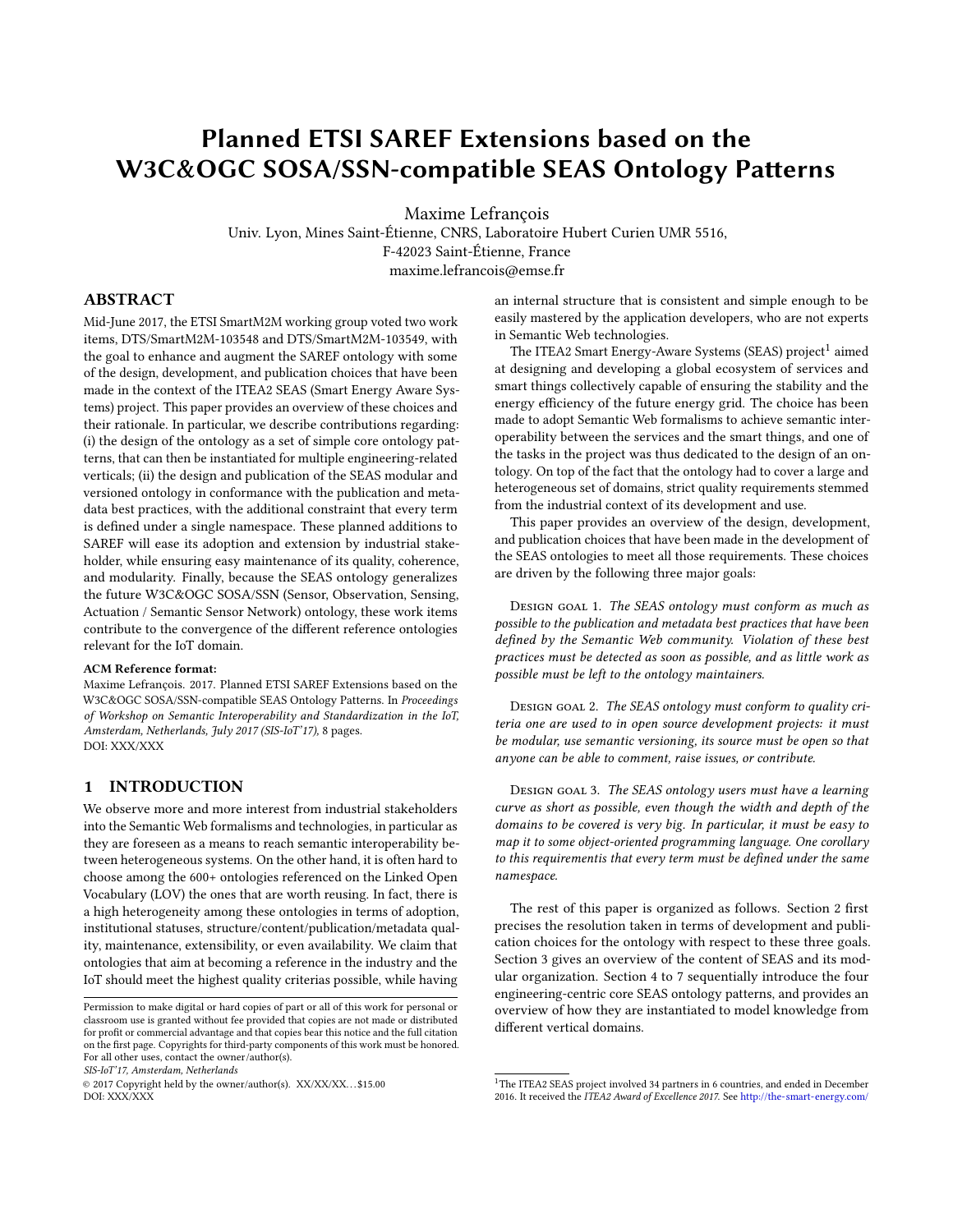# <span id="page-1-0"></span>2 COMBINING BEST PRACTICES, MODULARITY, VERSIONING, AND A UNIQUE NAMESPACE.

# 2.1 Best Practices

<span id="page-1-2"></span>DESIGN REQUIREMENT 1. IRIs must satisfy the following best prac-tices defined in [\[3\]](#page-7-1), [\[1\]](#page-7-2), and [\[13\]](#page-7-3).

Thus: (i) IRIs must not change, and be designed with simplicity, stability and manageability in mind [\[3\]](#page-7-1); (ii) The description of a concept should be accessible by looking up its IRI [\[1,](#page-7-2) item 3]; (iii) Different representations of this description should be served depending on who asks [\[3\]](#page-7-1). For the stability and manageability aspect we use the w3id.org redirection service which is an initiative of the W3C and is intended to be around for as long as the Web is around.<sup>[2](#page-1-1)</sup> Also, the sources of the SEAS website are open-source and available on GitHub: [https://github.com/thesmartenergy/seas,](https://github.com/thesmartenergy/seas) so anyone can reuse, comment, raise issues, or contribute. Requirement [1](#page-1-2) also imposes that resource IRIs must be either 303 IRIs or hash IRIs, because they are real-world objects.

DESIGN REQUIREMENT 2. A reference ontology must be a valid OWL 2 DL ontology, satisfy the best practices for OWL documents as defined in [\[17,](#page-7-4) §3], and satisfy the Data on the Web best practices [\[5\]](#page-7-5) and the Linked Open Vocabularies best practices [\[16\]](#page-7-6).

SEAS uses recommended metadata for the ontologies, most of the annotation properties are chosen in vocabulary dct, and term labels and comments systematically have language tags.

## 2.2 Modularization

Numerous use cases are envisioned for the IoT and they need knowledge representations means for very different domains (e.g., use cases in the SEAS project included Smart Homes, Micro Grids, Electric Vehicles, Electricity market, Distribution and Retail operators and clients, Weather Forecast). Not every part of an IoT reference ontology will be needed by every implementation. The SEAS ontology hence consists of a set different ontology modules. The choice of the modules is partly driven by a study of use cases and methodological principle [\[2\]](#page-7-7).

DESIGN REQUIREMENT 3. A reference ontology for the IoT must be modular using the mechanism described in [\[17,](#page-7-4) §3.4].

We also chose to annotate every concept with a [rdfs:isDefinedBy](http://www.w3.org/2000/01/rdf-schema#isDefinedBy), that points to the ontology that defines the concept. Note that in this paper all the prefixes are those available with the service http://prefix.cc/.

The Semantic Web philosophy also encourages the reuse of existing ontologies when appropriate. The SEAS Use Cases required models that are common to numerous other projects (e.g., Provenance, Time instants and intervals, Quantities and Units of Measure, Time, Sensor/Actuator description, Sensor Observations, Predictions), or that are not actual subdomains of the Energy domain (e.g., products and offers). There exists some ontologies for some of these domains, and we chose to import or to define alignments to them on a per-ontology basis. The SEAS ontologies only imports OWL-Time [\[4\]](#page-7-8) and GoodRelations [\[8\]](#page-7-9), and defines alignments to

SSN [\[7\]](#page-7-10) and OUDT [\[10\]](#page-7-11). These alignments are defined in external modules, that import both the SEAS ontologies and the existing ontology. One can hence choose between using SEAS only, or SEAS in conjunction with the existing ontology.

# 2.3 Versioning

Much like softwares, ontologies evolve. Another ontology, some dataset, or a piece of software that uses some ontology must not be broken whenever it evolves.

DESIGN REQUIREMENT 4. A reference ontology for the IoT must use a versioning mechanism, such as the one defined in  $[17, §3.3]$  $[17, §3.3]$ .

This includes the annotation of the ontology using [owl:versionIRI](http://www.w3.org/2002/07/owl#versionIRI), [owl:versionInfo](http://www.w3.org/2002/07/owl#versionInfo), and potentially [owl:priorVersion](http://www.w3.org/2002/07/owl#priorVersion) that points to the URI of the previous module version. An ontology series O is identified by an IRI, and each of the ontology versions  $O_i$  are also identified by IRIs. Design requirement [1](#page-1-2) imposes that: An ontology version  $O_i$  identified by IRI  $v_i$  in an ontology series  $O$  identified by<br>IPL  $u$  SHOLU D be accessible via the IPL  $v_i$ . Eurthermore, if  $O_i$  is IRI *u* SHOULD be accessible via the IRI  $v_i$ . Furthermore, if  $O_i$  is<br>the latest version of the ontology series  $O$  then it SHOULD also be the latest version of the ontology series O, then it SHOULD also be accessible via IRI  $u$ . Then the version numbers must be meaningful:

DESIGN REQUIREMENT 5. A reference ontology for the IoT must use some adaptation of the Semantic Versioning specification 2.0+ to the linked vocabularies [\[12\]](#page-7-12), as already discussed in [\[9\]](#page-7-13).

An ontology document is a document, so one may return an HTTP code 200 OK when serving it. For instance, [seas:BuildingOn](https://w3id.org/seas/BuildingOntology)[tology](https://w3id.org/seas/BuildingOntology) has two versions: [seas:BuildingOntology-0.9](https://w3id.org/seas/BuildingOntology-0.9) and [seas:Buil](https://w3id.org/seas/BuildingOntology-1.0)[dingOntology-1.0](https://w3id.org/seas/BuildingOntology-1.0); the latter being the current latest version.

# 2.4 A unique Namespace

There are several reasons why industrial partners wanted to have a unique namespace for every term in the ontology. The most important ones where: (i) one does not want to have to remember a different randomly chosen prefixes for every term; (ii) one wants to be able to move a term from one module to another without having to change its URI; and (iii) the objective of SEAS is to grow with more and more terms, and to be able to let users define their own modules on the basis of a coherent set of terms. We hence decided to work with a unique namespace:

<span id="page-1-3"></span>DESIGN REQUIREMENT 6. All of the resources IRIs in the SEAS ontology must be in the same namespace.

This solution raises one minor issue in the Linked Open Vocabulary (LOV) ontology repository [\[15\]](#page-7-14). the LOV has been designed with the assumption of 1:1 correspondences between prefixes and vocabularies. So it fails at properly referencing the terms that are defined in the SEAS ontologies: the SEAS vocabulary consists of several ontologies that have different IRIs but the same prefix.

#### <span id="page-1-4"></span>2.5 Resolution

Let us show how one can combine requirements [1](#page-1-2) to [6.](#page-1-3) Suppose an ontology  $O$  with IRI or defines the class of "systems"  $R$ .

Hash IRIs. Let RI#fragment be a hash IRI for R. Operating a HTTP GET to RI must return a document with HTTP code 200 (this satis- fies requirement [1\)](#page-1-2). The returned document should define R. Hence

<span id="page-1-1"></span><sup>2</sup>Thus longer than the website of most institutions or companies, hopefully.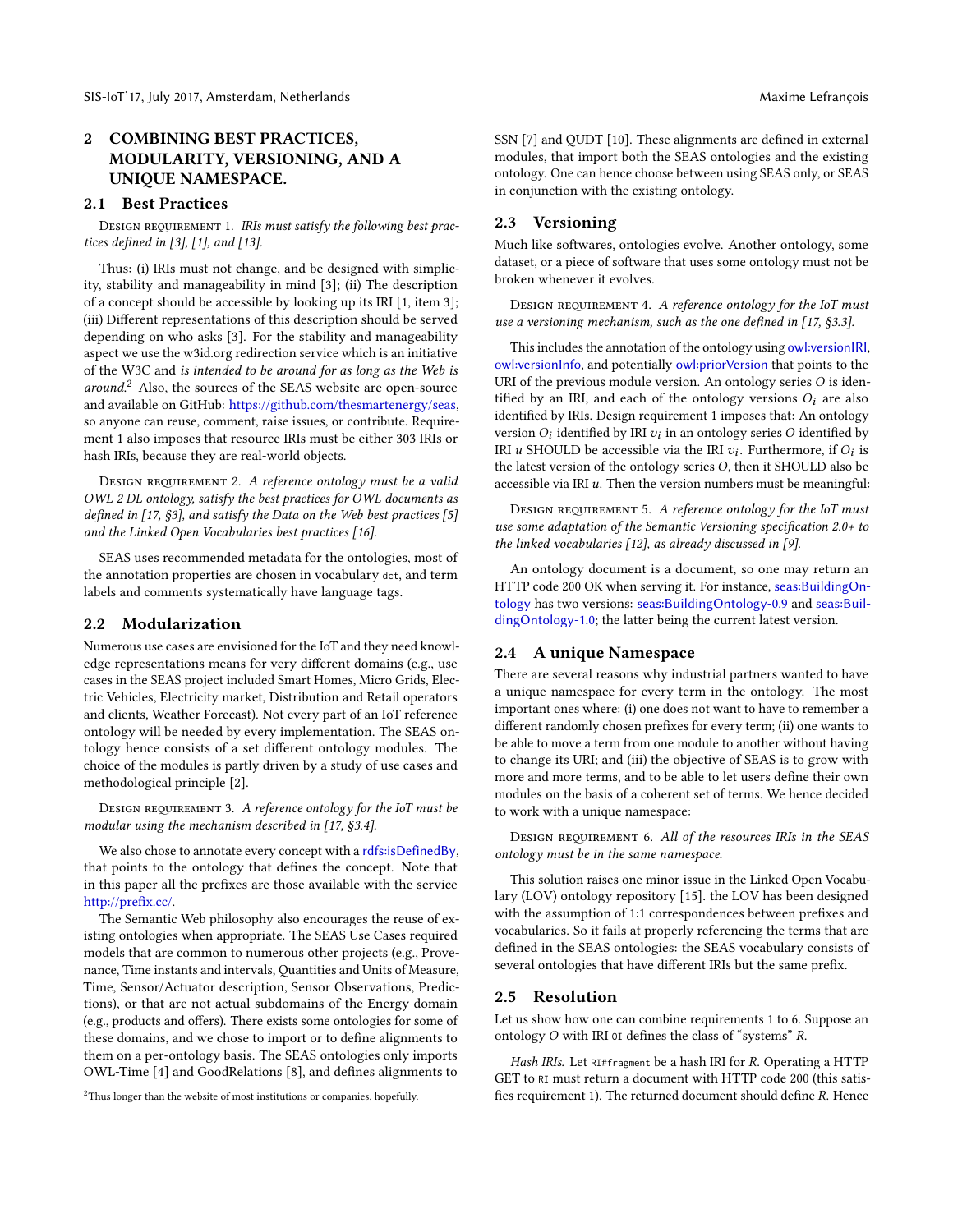Planned ETSI SAREF Extensions based on SEAS Ontology Patterns SIS-IoT'17, July 2017, Amsterdam, Netherlands

OI must be equal to RI. For instance,  $RI = \frac{https://w3id.org/seas/}{$  $RI = \frac{https://w3id.org/seas/}{$  $RI = \frac{https://w3id.org/seas/}{$ [system#System.](https://w3id.org/seas/system#System) Suppose another resource  $R_2$  in another ontology  $O_2$  has a IRI 012#fragment2. Requirement [6](#page-1-3) imposes that string 'seas: be the prefix for both namespaces  $0I#$  and  $0I2#$ . Which is impossible.

The solution is 303 IRIs. Let RI be a 303 IRI for R. Operating a HTTP GET to RI must return a HTTP code 303 See Also that redirects to a IRI RI2. The definition of  $R$  should be accessible via RI2.

Ontology  $O$  defines  $R$ . Hence we propose that  $RI$  redirects to OI. For instance, RI = <https://w3id.org/seas/System> redirects to OI = [https://w3id.org/seas/SystemOntology.](https://w3id.org/seas/SystemOntology) Hence Requirement [6](#page-1-3) is satisfied and there exists a unique prefix for 'seas', whose extended version is <https://w3id.org/seas/>. This namespace is registered at the well known service http://prefix.cc/seas.

To sum up, when looking up a IRI RI:  $(1)$  If RI identifies an ontology seriesO, then the ontology server redirects to the latest version of this series with HTTP code 303 See Other; (2) If RI identifies an ontology document O, then the ontology server returns O with HTTP code 200 OK; (3) If RI identifies a resource R, then the ontology server 303 redirects to the ontology module with the most recent version that defines  $R$  with HTTP code 303 See Other. (4) each module version is available in the Turtle, RDF/XML, and HTML formats, with server content negotiation, reference to a unique canonical URI for each representation, and hint for a filename to use if the browser wants to download the file. For example, operating a HTTP GET to <https://w3id.org/seas/EvaluationOntology> with Accept: text/turtle, one gets an HTTP response with the following headers:

Content-Disposition: filename= EvaluationOntology-1.0.ttl; Content-Location: https://w3id.org/seas/EvaluationOntology-1.0.ttl

# <span id="page-2-0"></span>3 OVERVIEW OF THE SEAS REFERENCE **ONTOLOGY**

The SEAS knowledge model is a modularized and versioned ontology with a core of four modules that describe among other physical systems and their connections, value association for their properties, and the activities by which such value association is done.

On top of these core modules, the SEAS ontology defines several "vertical" modules, that instantiate one or more core ontology patterns, and usually depend on a domain. For example:

- [seas:ElectricPowerSystemOntology](https://w3id.org/seas/ElectricPowerSystemOntology) defines system types (e.g., [seas:ElectricPowerLine](https://w3id.org/seas/ElectricPowerLine), [seas:ElectricPowerProducer](https://w3id.org/seas/ElectricPowerProducer)), their connections through which they exchange energy (e.g., [seas:SplitPhasePowerBus](https://w3id.org/seas/SplitPhasePowerBus)), their properties (e.g., [seas:](https://w3id.org/seas/power) [power](https://w3id.org/seas/power), [seas:voltage](https://w3id.org/seas/voltage)), and the classical types of evaluation for these properties (e.g., [seas:NominalOperatingEvaluation](https://w3id.org/seas/NominalOperatingEvaluation)).
- [seas:ZoneOntology](https://w3id.org/seas/ZoneOntology) defines physical zones and their frontiers, through which these zones can exchange agents, thermic energy, light, or humidity.

Other vertical modules are proposed for energy markets, demand/response, etc. Labels and comments for the concepts are available at least in English, but sometimes in French, Finnish, and/or Portugese. The ontologies use concepts from external vocabularies.

When loading the SEAS ontologies in the Protégé editor from their IRI, and removing imports to external ontologies (OWL-Time and GoodRelations), one currently obtains the following metrics: 1873 logical axioms, 479 classes, 277 object properties, 7 data properties, 52 individuals. The modules and how they import each other is illustrated on figure [1.](#page-2-2)

<span id="page-2-2"></span>

Figure 1: Illustration of the modules and their imports. Green nodes are core modules, pink nodes are vertical modules, orange nodes are alignment modules, and blue nodes are external ontologies.

These ontologies are published in Turtle, XML, and HTML according to the Web of Linked Open Vocabularies best practices. Their documentation is automatically generated in HTML thanks to a tool we developed.

We are also currently reviewing pull requests for extension modules to model matter flow systems, and city lighting.

# <span id="page-2-1"></span>FEATURES OF INTEREST AND THEIR **PROPERTIES**

Module [seas:FeatureOfInterestOntology](https://w3id.org/seas/FeatureOfInterestOntology) borrows the core concepts from the SOSA/SSN ontology, and defines ontology patterns to describe features of interest (e.g., a light) and their properties (e.g., its on/off status), which are qualifiable, quantifiable, observable or actionnable qualities of the feature of interest. More specifically, a [seas:FeatureOfInterest](https://w3id.org/seas/FeatureOfInterest) is an abstraction of real world phenomena (thing, person, event, etc), and a [seas:Property](https://w3id.org/seas/Property) is an observable or operable Quality of an Event or Object. That is, not a quality of an abstract entity as is also allowed by DUL's Quality, but rather an aspect of an entity that is intrinsic to and cannot exist without the entity and is observable by a sensor, or operable by an actuator.

## 4.1 Instances of the Ontology Pattern

One can then instantiate the ontology patterns and define for example in ontology ex: that ex:Light is a type of [seas:FeatureOfInterest](https://w3id.org/seas/FeatureOfInterest), ex:BooleanProperty is a type of [seas:Property](https://w3id.org/seas/Property), and ex:onStatus is a subproperty of [seas:hasProperty](https://w3id.org/seas/hasProperty). One can furthermore state that property ex:onStatus is functional, meaning that features of interest can have only one on/off status property. Then, one can link a specific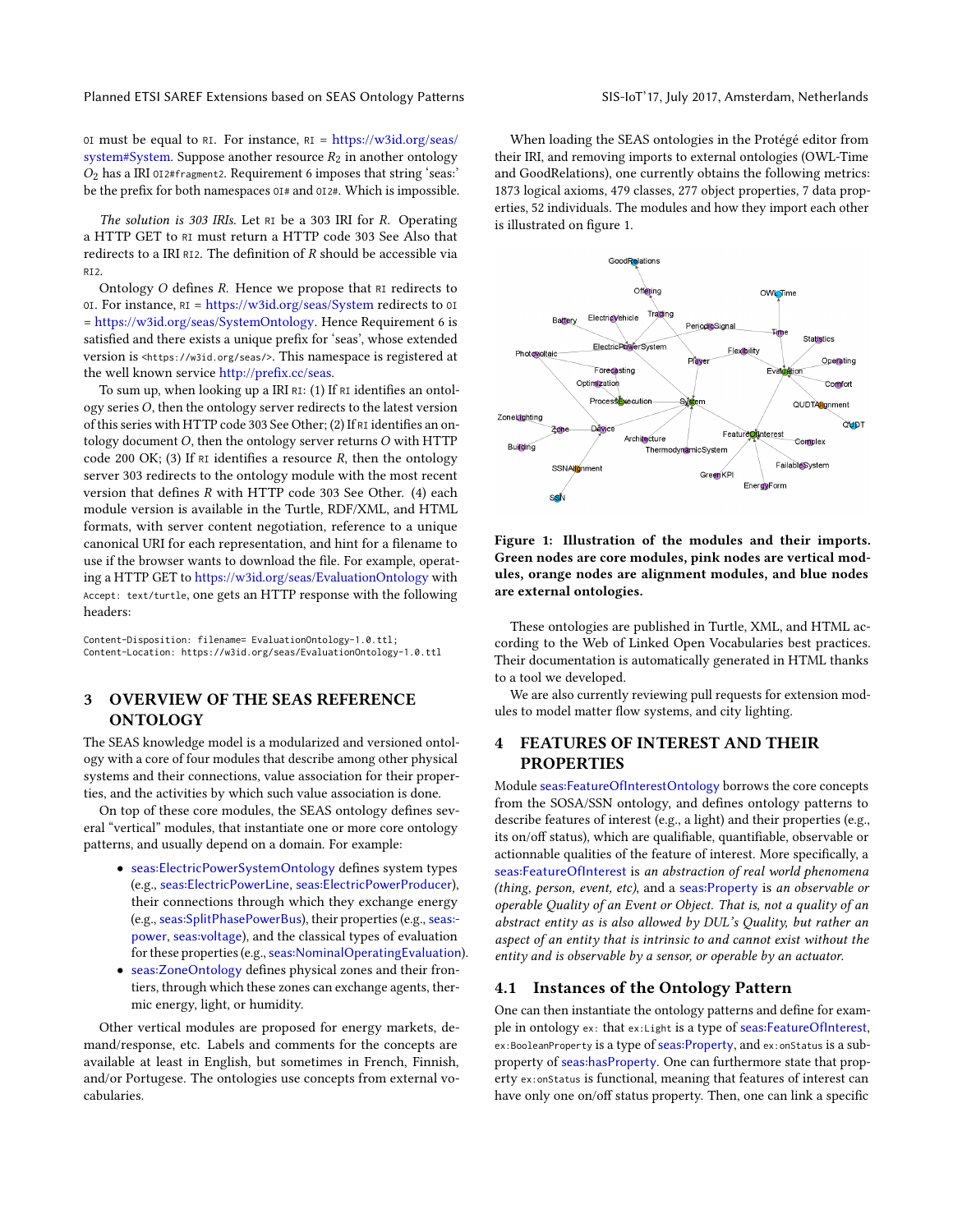

Figure 2: Ontology pattern [seas:FeatureOfInterestOntology](https://w3id.org/seas/FeatureOfInterestOntology) (in green), its instantiation (in ontology **ex:**) and some data.

light <light/1> to its (unique) on/off status property <light/1/status> using the following RDF graph:

<light/1> a ex:Light, seas:FeatureOfInterest ;

ex:consumption <light/1/status>

<light/1/consumption> a ex:BooleanProperty, seas:Property .

Differentiating in this way the subclasses of [seas:Property](https://w3id.org/seas/Property) and the subproperties of [seas:hasProperty](https://w3id.org/seas/hasProperty) has two main advantages: (1) It dissociates what is a role with respect to a feature of interest (e.g., incoming and outgoing electric power), and what is intrinsic to those properties (e.g., they are [seas:PowerProperty](https://w3id.org/seas/PowerProperty) and have a physical dimension of power). (2) The functional aspect of some of the subproperties of [seas:hasProperty](https://w3id.org/seas/hasProperty) ensures they are used consistently. For example a light has exactly one value for property on/off status in a given context.

The current version of SEAS contains 65 subclasses of [seas:Prop](https://w3id.org/seas/Property)[erty](https://w3id.org/seas/Property) and 157 sub-properties of [seas:hasProperty](https://w3id.org/seas/hasProperty), among which 142 are functional. These properties cover (non-exhaustive list): (a) time-related properties (event number, state change frequency, state change number, state duration), (b) complex numbers (real, imaginary, module, phase); (c) periodic signals (frequency), (d) physical systems and areas (location, length, width, diameter, shape, speed, area, volume, humidity of various kinds); (e) population and population flow, noise, air pollution of various kinds; (f) power and energy (outgoing, incoming, produced, consumed, stored); (g) electric systems (resistance, conductance, reactance, susceptance, voltage, current); (h) failable systems (checkup, failure, repair, replace, unavailability); (i) thermodynamic systems (temperature, thermal transmittance, total heat transfer); (j) ecology (carbon footprint),  $(k)$  financial systems (price, tax, value added tax), (l) lighting (colour, light reflection and transmission, luminosity, refractive indices)

## 4.2 Alignment with other ontologies

4.2.1 Properties in SOSA/SSN. The definition of [ssn:Property](http://www.w3.org/ns/ssn/Property) in the previous version of SSN imposed that an instance of [ssn:Property](http://www.w3.org/ns/ssn/Property) is intrinsic to and cannot exist without a specific instance of [seas:FeatureOfInterest](https://w3id.org/seas/FeatureOfInterest). This is made clear in [\[7,](#page-7-10) §5.3.1.3.4]: ObservedProperty is defined as a subclass of DUL:Quality. Types of properties, such as temperature or pressure should be added as subclasses of ObservedProperty instead of individuals. The definition of [seas:Property](https://w3id.org/seas/Property) thus conforms to that of the original Semantic Sensor Network ontology. On the contrary, some of the referenced datasets that use SSN define types of properties such as temperature or pressure as instances of [ssn:Property](http://www.w3.org/ns/ssn/Property).<sup>[3](#page-3-0)</sup> A specific section in the

new SOSA/SSN ontology specification acknowledges the existence of these two different ways of modeling properties  $[7, §7.4]$  $[7, §7.4]$ , and discusses their compatibility.

On the other hand, the alignment to DUL in the old SSN ontology imposed a disjunction between [ssn:FeatureOfInterest](http://www.w3.org/ns/ssn/FeatureOfInterest) and [ssn:Property](http://www.w3.org/ns/ssn/Property). The absence of a normative DUL alignment in the new SSN relaxes this restriction, and enables some of the use cases that were envisioned in SEAS. For example, an alternating current power property has active, apparent, reactive power properties which have a quantity dimension of power, and some power factor property which is dimensionless.

4.2.2 Property in SAREF. SAREF also has a class that is named [saref:Property](https://w3id.org/saref/Property). It is defined as anything that can be sensed, measured or controlled in households, common public buildings or offices. Although in the SAREF specification the concept power is used as an example of an instance of property, <sup>[4](#page-3-1)</sup> we believe that saref: Property can be aligned to seas: Property (and thus ssn: Property, and benefit from the ontology patterns defined in this SEAS module.

4.2.3 Property in the WoT TD ontology. The current version of the WoT TD ontology [\[11\]](#page-7-15) has been imported from the EU-H2020 VICINITY project and also contains a [wot:Property](http://iot.linkeddata.es/def/wot#Property) class. This is a subclass of wot: InteractionPattern and has no overlap with [ssn:Property](http://www.w3.org/ns/ssn/Property), [saref:Property](https://w3id.org/saref/Property) or [seas:Property](https://w3id.org/seas/Property).

## 5 PROCEDURES AND THEIR EXECUTIONS

The [Procedure Execution ontology](http://w3id.org/pep/) (PEP) defines [pep:ProcedureExe](https://w3id.org/pep/ProcedureExecutor)[cutor](https://w3id.org/pep/ProcedureExecutor)s (sensor, actuator, web service, etc.) that implement [pep:Proc](https://w3id.org/pep/Procedure)[edure](https://w3id.org/pep/Procedure) methods (sensing, actuating, forecasting, some algorithm) and make [pep:ProcedureExecution](https://w3id.org/pep/ProcedureExecution) activities (observation, actuation, web service execution, forecast). [pep:Procedure](https://w3id.org/pep/Procedure)s may be linked to some description of the input and/or the output using object properties [pep:hasInput](https://w3id.org/pep/hasInput) and [pep:hasOutput](https://w3id.org/pep/hasOutput). Their executions may be linked to some description of the command and/or the result using object properties [pep:hasResult](https://w3id.org/pep/hasResult) and [pep:hasCommand](https://w3id.org/pep/hasCommand). If the command or the result can be modeled as a simple RDF literal (a typed UNICODE string), then one may use datatype properties [pep:hasSimpleResult](https://w3id.org/pep/hasSimpleResult) and [pep:hasSimpleCommand](https://w3id.org/pep/hasSimpleCommand) instead.

Figure [3](#page-5-0) illustrates the [Procedure Execution ontology](http://w3id.org/pep/) ontology pattern in green.

As they represent very different concepts, classes [pep:Procedure](https://w3id.org/pep/Procedure), [pep:ProcedureExecutor](https://w3id.org/pep/ProcedureExecutor), and [pep:ProcedureExecution](https://w3id.org/pep/ProcedureExecution), are pairwise disjoint. Also, a [pep:ProcedureExecution](https://w3id.org/pep/ProcedureExecution) is made by at most one [pep:ProcedureExecutor](https://w3id.org/pep/ProcedureExecutor) using at most one [pep:Procedure](https://w3id.org/pep/Procedure). A Procedure has at most one input and at most one output, and a [pep:Proce](https://w3id.org/pep/Procedure)[dure](https://w3id.org/pep/Procedure) has at most one command and at most one result. Finally, a procedure execution uses all of the procedures that are implemented by the executor that made it.

## 5.1 Instances of the Ontology Pattern

The procedure execution ontology is a simple generalization of the SOSA/SSN ontology. SOSA describes [sosa:Sensor](http://www.w3.org/ns/sosa/Sensor)s that implement [sosa:Procedure](http://www.w3.org/ns/sosa/Procedure)s and make [sosa:Observation](http://www.w3.org/ns/sosa/Observation)s, which are

<span id="page-3-0"></span><sup>3</sup> See [https://www.w3.org/2015/spatial/wiki/What\\_is\\_an\\_instance\\_of\\_ssn:Property](https://www.w3.org/2015/spatial/wiki/What_is_an_instance_of_ssn:Property)

<span id="page-3-1"></span><sup>&</sup>lt;sup>4</sup>In the definition of Unit of Measure: For example, Power is a property and Watt is a unit of power that represents a definite predetermined power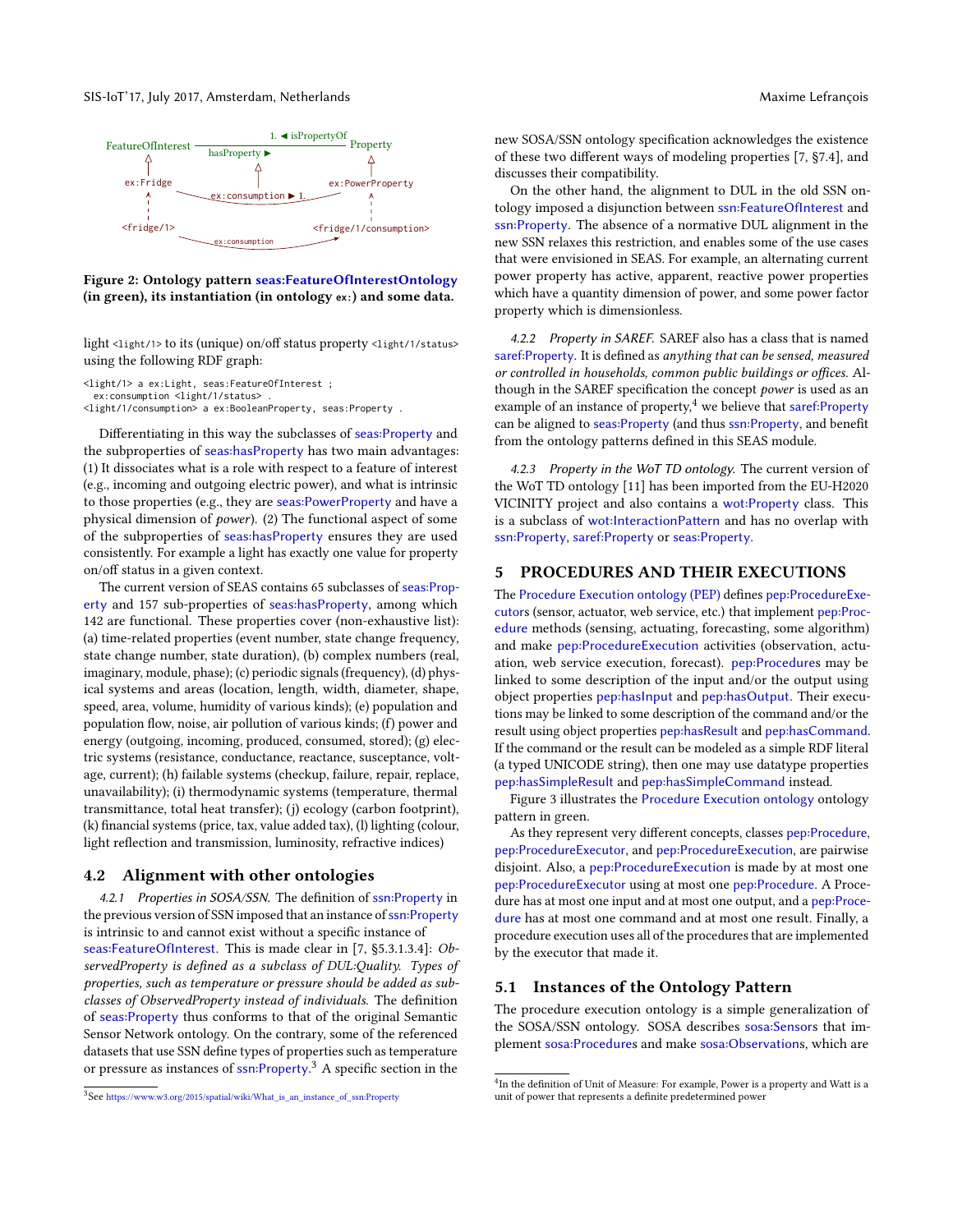Planned ETSI SAREF Extensions based on SEAS Ontology Patterns SIS-IoT'17, July 2017, Amsterdam, Netherlands

activities. In parallel to this, it describes [sosa:Actuator](http://www.w3.org/ns/sosa/Actuator)s that implement [sosa:Procedure](http://www.w3.org/ns/sosa/Procedure)s and make [sosa:Actuation](http://www.w3.org/ns/sosa/Actuation)s. The [Procedure](http://w3id.org/pep/) [Execution ontology](http://w3id.org/pep/) defines an ontology pattern as a generalization of these two parallel conceptual models, which accounts for at least a third use case: Web services exposed on the web may be called to trigger the execution of some procedure.

When instantiating the PEP pattern, one needs to define three classes, and potentially properties that link instances of these classes to some properties. Figure [3](#page-5-0) illustrates such a pattern instantiation in some ontology ex: in blue.

SEAS currently contains several instances of the PEP ontology pattern, available in the following modules: (a) [seas:DeviceOntology](https://w3id.org/seas/DeviceOntology) (actuating and sensing); (b) [seas:ForecastingOntology](https://w3id.org/seas/ForecastingOntology) (forecasting, forecaster, forecast); (c) [seas:OptimizationOntology](https://w3id.org/seas/OptimizationOntology) (optimization process, executor, and execution); (d) [seas:TradingOntology](https://w3id.org/seas/TradingOntology) (trading and balancing); (e) [seas:SmartMeterOntology](https://w3id.org/seas/SmartMeterOntology) (metering, consumption metering, and more).

The seas: SmartMeterOntology and the different concepts it introduces such as [seas:ConsumptionMetering](https://w3id.org/seas/ConsumptionMetering) and [seas:ProductionMe](https://w3id.org/seas/ProductionMetering)[tering](https://w3id.org/seas/ProductionMetering) illustrate the fact that combinations can be created between ontology patterns: given a set of  $n$  instances of the properties ontology pattern and a set of  $m$  instances of the PEP ontology pattern, one can define  $n \times m$  instances of a new ontology pattern that combines the two. We are currently investigating methods to ensure instances of such pattern combinations can be generated automatically, and means to filter out those that would be irrelevant.

## 5.2 Alignment to other ontologies

5.2.1 SOSA/SSN. The alignment between PEP and SOSA/SSN is defined in an external document [pep:SSNAlignment](https://w3id.org/pep/SSNAlignment). The naming of classes and properties in the PEP module has been changed to reflect the latest SOSA/SSN developments. In particular, new version 1.1: (i) defines [pep:hasResult](https://w3id.org/pep/hasResult) and [pep:hasSimpleResult](https://w3id.org/pep/hasSimpleResult); (ii) uses term "made" instead of "executed"; (iii) uses term "procedure" instead of "process". On the other hand, SOSA defines only the input, output, result and simple result. PEP introduces two additional concepts for commands and simple commands. Change from PEP v1.0 to PEP v1.1 are still to be propagated to the other SEAS modules that imported PEP v1.0. On the other hand, nothing broke with this change of version because the ontology series and the individual ontology versions are clearly identified and kept published online. This illustrates the robustness of an ontology that adopts the quality criterions defined in section [2.5.](#page-1-4)

5.2.2 SAREF. Both classes [saref:Function](https://w3id.org/saref/Function) (i.e., functionalities that devices can perform to accomplish their tasks) and [saref:Service](https://w3id.org/saref/Service) (i.e., representation of these functions offered by the device over an IT network), along with their hierarchies (e.g., [saref:SensingFunc](https://w3id.org/saref/SensingFunction)[tion](https://w3id.org/saref/SensingFunction), [saref:ActuatingFunction](https://w3id.org/saref/ActuatingFunction), [saref:EventFunction](https://w3id.org/saref/EventFunction), [saref:Metering-](https://w3id.org/saref/MeteringFunction)[Function](https://w3id.org/saref/MeteringFunction), [saref:SwitchOnService](https://w3id.org/saref/SwitchOnService)) may be used as subclasses of the [seas:Procedure](https://w3id.org/seas/Procedure) class. SAREF also proposes the class [saref:Command](https://w3id.org/saref/Command) with a set of predefined instances ([saref:onCommand](https://w3id.org/saref/onCommand) saref:offCom[mand](https://w3id.org/saref/offCommand)) that could be used both as input description of a procedure, and as command of its execution.

5.2.3 The WoT TD ontology. The following alignments can be proposed between PEP and the WoT ontology:

wot:providesInteractionPattern rdfs:subPropertyOf pep:implements . wot:InteractionPattern rdfs:subClassOf pep:Procedure . wot:hasInputData rdfs:subPropertyOf pep:hasInput . wot:hasOutputData rdfs:subPropertyOf pep:hasOutput .

5.2.4 RDFP. The [seas:ProcedureExecution](https://w3id.org/seas/ProcedureExecution) ontology is designed to be aligned with the [RDFP ontology](https://w3id.org/rdfp/)<sup>[5](#page-4-0)</sup>, which can be used to describe how a request/response message can be validated, lifted to RDF, or generated from a RDF representation of the request/response.

# 6 SYSTEMS AND THEIR CONNECTIONS

The [seas:SystemOntology](https://w3id.org/seas/SystemOntology) module defines an ontology pattern to describe systems that are connected via some connection points. This ontology pattern can be instantiated for example to describe zones inside a building (systems), that share a frontier (connections).

## 6.1 Systems

A system, modeled by class seas: System, is defined as a part of the universe that is virtually isolated from the environment. The system properties are typically state variables (e.g., consumed or stored energy, agent population, temperature, volume, humidity). Figure [4](#page-5-1) illustrates classes and properties that can be used to define connected systems and their sub-systems.

A system may be connected to other systems that are part of its environment. This is modeled by property [seas:connectedTo](https://w3id.org/seas/connectedTo), which is symmetric. For example,

```
<electric_vehicle> seas:connectedTo
     <electric_vehicle_service_equipment> .
```
Connected systems interact in some ways. The exact meaning of interact is defined by sub properties of [seas:connectedTo](https://w3id.org/seas/connectedTo). For example, for the electricity to directly flow between an electric vehicle service equipment <electric\_vehicle\_service\_equipment> and an electric vehicle <electric\_vehicle>, then they must be linked by property [seas:exchangesElectricityWith](https://w3id.org/seas/exchangesElectricityWith):

<electric\_vehicle> seas:exchangesElectricityWith <electric\_vehicle\_service\_equipment> .

A system can be a sub-system of a unique other system. This is modeled using property [seas:subSystemOf](https://w3id.org/seas/subSystemOf), which is asymmetric and functional. For example,

<battery> seas:subSystemOf <electric\_vehicle> .

Properties of subsystems somehow contribute to the properties of the super system. The exact meaning of this contribution is defined by sub properties of [seas:subSystemOf](https://w3id.org/seas/subSystemOf). For example, if one wants to model the fact that the consumption power of a fridge <fridge/1> contributes to the consumption power of the kitchen, <kitchen/1>, then one may use a sub-property of [seas:subSystemOf](https://w3id.org/seas/subSystemOf) named [seas:subElectricPowerSystemOf](https://w3id.org/seas/subElectricPowerSystemOf):

<fridge/1> seas:subElectricPowerSystemOf <kitchen/1> .

Property [seas:subSystemOf](https://w3id.org/seas/subSystemOf) is functional, and should be asymmetric. In fact, this would prevent a system from being its own sub-system. But OWL 2 DL prevents a non-simple property (e.g., a functional property) from being asymmetric, see [\[17,](#page-7-4) §11]. If it was

<span id="page-4-0"></span><sup>5</sup>RDF Presentation Ontology - <https://w3id.org/rdfp/>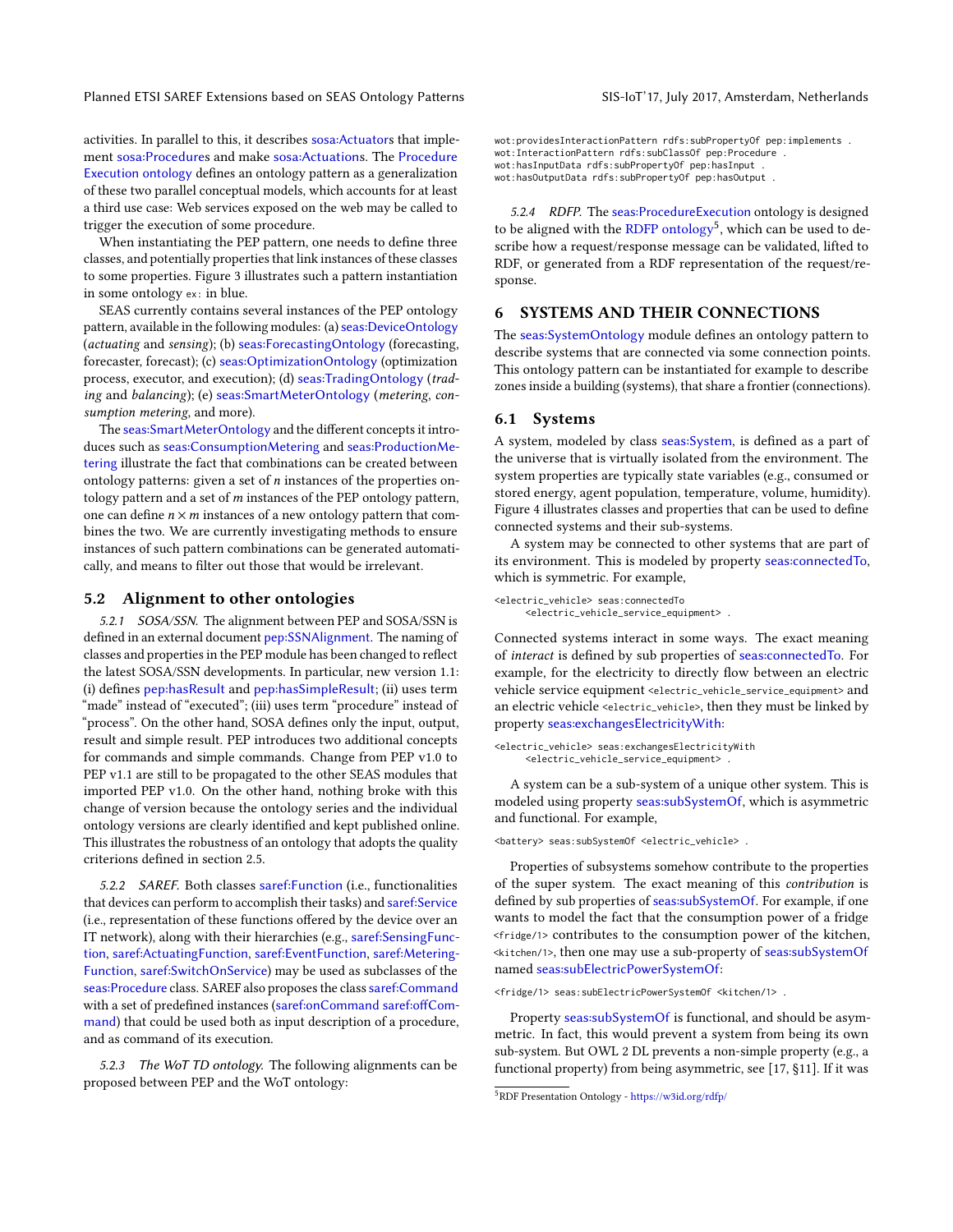<span id="page-5-0"></span>

Figure 3: The [Procedure Execution ontology](http://w3id.org/pep/) ontology pattern and a possible instantiation.

<span id="page-5-1"></span>

Figure 4: Module [seas:SystemOntology](https://w3id.org/seas/SystemOntology): connected systems and sub-systems.

possible that both the fridge and the kitchen were sub-systems of a common super system, say, the house, then the consumption power of the fridge would contribute twice to the consumption power of the house. The functional aspect of property [seas:subSystemOf](https://w3id.org/seas/subSystemOf) prevents this undesired effect. Due to the open world assumption of RDF, it is not possible to model the closed set of sub systems of a system using property [seas:subSystemOf](https://w3id.org/seas/subSystemOf).

## 6.2 Connections

A connection between two systems, modeled by [seas:connectedTo](https://w3id.org/seas/connectedTo), describes the potential interactions between connected systems. A connection can be qualified using class [seas:Connection](https://w3id.org/seas/Connection). For example, one can then associate this connection with properties that describe the interactions between the connected systems (e.g., population flow, exchange surface, contact temperature). Figure [5](#page-5-2) illustrates classes and properties that can be used to qualify connections between systems.

```
<connection> seas:connectsSystem <electric_vehicle> ,
     <electric_vehicle_service_equipment> .
<electric_vehicle> seas:connectedThrough <connection> .
<electric_vehicle_service_equipment> seas:connectedThrough
     <connection> .
```
## 6.3 Connection points

A system connects to other systems at connection points. A connection point belongs to one and only one system, and can be described using the class [seas:ConnectionPoint](https://w3id.org/seas/ConnectionPoint). Figure [6](#page-5-3) illustrates the classes and the properties that can be used to describe connection points of a system.

<span id="page-5-2"></span>

Figure 5: Module [seas:SystemOntology](https://w3id.org/seas/SystemOntology): connections between systems.

<span id="page-5-3"></span>

## Figure 6: Module [seas:SystemOntology](https://w3id.org/seas/SystemOntology): connection points of a system.

For example, an electric vehicle charging station may have three connection points: two plugs of different kind to which electric vehicles can connect, and a three phase connection point to the public grid:

```
<electric_vehicle> seas:connectsAt <plug_high_voltage> ,
     <normal_plug> , <three_phase_connection_point> .
```
One can then associate a connection point with properties that describe it (e.g., position and speed, voltage and intensity, thermic transmission coefficient).

# 6.4 Instances of the Ontology Pattern

This ontology pattern can be instantiated for different domains. For example to describe zones inside a building (systems), that share a frontier (connections). Properties of systems are typically state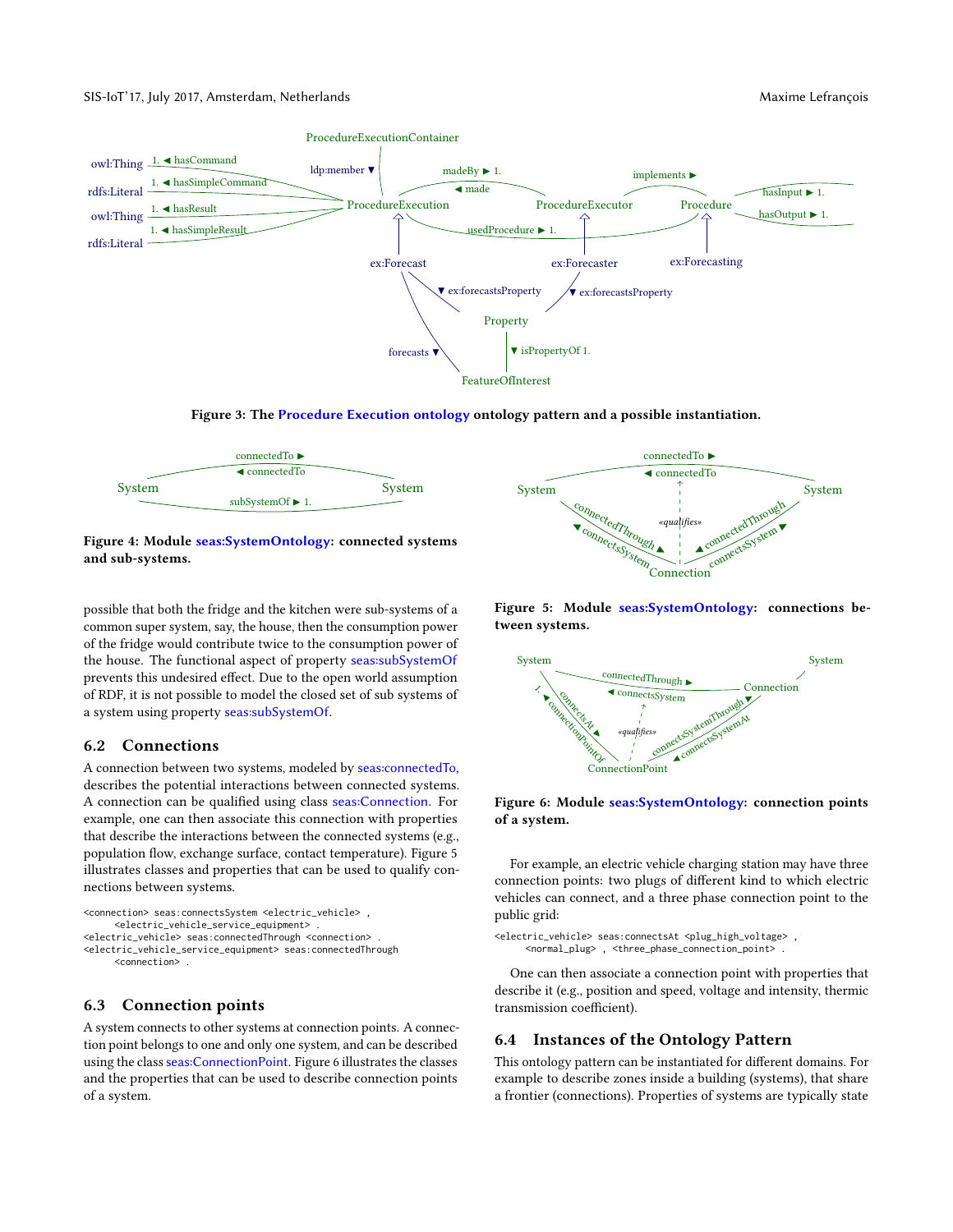Planned ETSI SAREF Extensions based on SEAS Ontology Patterns SIS-IoT'17, July 2017, Amsterdam, Netherlands

variables (e.g., agent population, temperature), whereas properties of connections are typically flows (e.g., heat flow).

The current version of the SEAS ontology contains 173 subclasses of [seas:System](https://w3id.org/seas/System), 42 subclasses of [seas:Connection](https://w3id.org/seas/Connection), and 32 subclasses of [seas:ConnectionPoint](https://w3id.org/seas/ConnectionPoint). The use cases that are covered are: (a) [seas:ThermodynamicSystemOntology](https://w3id.org/seas/ThermodynamicSystemOntology) defines thermodynamic systems that can exchange heat with one another, and that have sub-thermodynamic systems. (b) [seas:CommunicationOntology](https://w3id.org/seas/CommunicationOntology) defines communication devices that can have multiple communication connection points with various protocols, and exchange information when they are connected through a communication connection; (c) [seas:ArchitectureOntology](https://w3id.org/seas/ArchitectureOntology) models the concepts from the SRAM SEAS Reference Architecture Model [\[6\]](#page-7-16): an extension of SmartM2M that allows for the distribution of group managers. This module defines group managers that can directly manage field entities, and core entities that can directly access field entities. (d) [seas:ZoneLightingOntology](https://w3id.org/seas/ZoneLightingOntology) defines light sources that can illuminate illuminable zones, which can then transmit light to other illuminable zones. (e) [seas:TradingOntology](https://w3id.org/seas/TradingOntology) defines electricity traders that can trade electricity with one another, or trade electricity on various electricity markets. (f) [seas:ElectricPowerSystemOntology](https://w3id.org/seas/ElectricPowerSystemOntology) de fines electric power systems that can exchange electricity with other electric power systems via electric power connection points. This module is the biggest and most detailed SEAS module. It has been developed in collaboration with researchers from GECAD/ISEP in August 2016, and allows to describe precisely the typology of electric grids, the electric power systems that compose it (transmission systems, transformers, producers, consumers, storage systems), and the configuration in which they are connected via Power buses they can share that depends on the current type of the connected system.

# <span id="page-6-0"></span>7 PROPERTY EVALUATIONS

Module seas: Evaluation Ontology defines ontology patterns to describe evaluations (qualification or quantification) of properties, and to qualify these evaluations: (i) what kind of evaluation: (e.g., maximum tolerable temperature, forecasted temperature, mean temperature), (ii) in a validity context (e.g, between 10 am and 12 am tomorrow).

#### 7.1 Direct evaluation

A [seas:Property](https://w3id.org/seas/Property) may be directly associated with a quality or quantity value, which is then unique and constant. This association is asserted using object property [seas:value](https://w3id.org/seas/value) or using datatype property [seas:simpleValue](https://w3id.org/seas/simpleValue).

A quantity value may use external vocabularies such as QUDT (it would then be qudt:Quantity), or OM (it would then be a [om:Measure](http://www.wurvoc.org/vocabularies/om-1.8/Measure) or [om:Point](http://www.wurvoc.org/vocabularies/om-1.8/Point)), or be directly encoded as a literal using an appropriate datatype such as [cdt:ucum](http://w3id.org/lindt/custom_datatypes#ucum). For example, the following triples quantify the consumption of a fridge using [cdt:ucum](http://w3id.org/lindt/custom_datatypes#ucum) literals:

RAD"^^cdt:ucum .

```
<room/1/tempe> seas:evaluation [
 a seas:TemperatureEvaluation , seas:AgentComfortEvaluation,
```
seas:MaximumComfortableEvaluation ;

seas:relativeToAgent <Granny> ;

<span id="page-6-1"></span>

Figure 7: Illustration of module [seas:EvaluationOntology](https://w3id.org/seas/EvaluationOntology) and its use.

## 7.2 Ouantified evaluations.

Because property values may evolve in space and time, or because they can be approximate measures or forecasts, class [seas:Evaluation](https://w3id.org/seas/Evaluation) qualifies the link [seas:value](https://w3id.org/seas/value). In particular, an instance of [seas:Eval](https://w3id.org/seas/Evaluation)[uation](https://w3id.org/seas/Evaluation) may hold metadata about: (1) The type of evaluation is defined by the hierarchy of [seas:Evaluation](https://w3id.org/seas/Evaluation) sub classes. SEAS currently contains 92 such classes, among which: (a) [seas:MaximumComfortable-](https://w3id.org/seas/MaximumComfortableEvaluation)[Evaluation](https://w3id.org/seas/MaximumComfortableEvaluation): the given value is the maximum value for a property that is considered comfortable for the associated agent; (b) [seas:Time-](https://w3id.org/seas/TimeMaximumEvaluation)[MaximumEvaluation](https://w3id.org/seas/TimeMaximumEvaluation): the given value is the maximum of the quantity over the temporal context. (2) The context of validity of the evaluation. The W3C&OGC Spatial Data on the Web Working Group defined best practices for describing the validity context of entities [\[14,](#page-7-17) Best Practice 11]: Spatial data should include metadata that allows a user to determine when it is valid for. In SEAS, an evaluation validity context is described using functional sub properties of [seas:hasValidityContext](https://w3id.org/seas/hasValidityContext). This property can be aligned with SSN property [ssn-system:inCondition](http://www.w3.org/ns/ssn/systems/inCondition), which describes the prevailing environmental Conditions for SystemCapabilites, OperatingRanges and SurvivalRanges. We defined two such properties as shown in Figure [7:](#page-6-1) (a) [seas:hasTemporalContext](https://w3id.org/seas/hasTemporalContext) links an entity to its temporal validity context, a [time:TemporalEntity](http://www.w3.org/2006/time#TemporalEntity); (b) [seas:hasSpatialContext](https://w3id.org/seas/hasSpatialContext) links an entity to its spatial validity context, a [geo:SpatialThing](http://www.w3.org/2003/01/geo/wgs84_pos#SpatialThing). (3) Provenance information or any other data. Other metadata may be added to describe an evaluation instance. For example the W3C PROV Ontology enables to describe the activity that generated the evaluation, or its generation time. Other vocabularies may be used to further describe evaluations.

For example, the following graph states that the maximum comfortable value of < $r$ oom/1/temp> is 27.0 °C for agent < $G$ ranny>, but this value peaked at 35.8 °C during time interval 12:00-13:00.

<sup>&</sup>lt;fridge/1/con/frequency> seas:simpleValue "50.1 Hz"^^cdt:ucum . <fridge/1/con/voltage> seas:simpleValue "231 V"^^cdt:ucum . <fridge/1/cons/voltageTensionPhase> seas:simpleValue "1.68